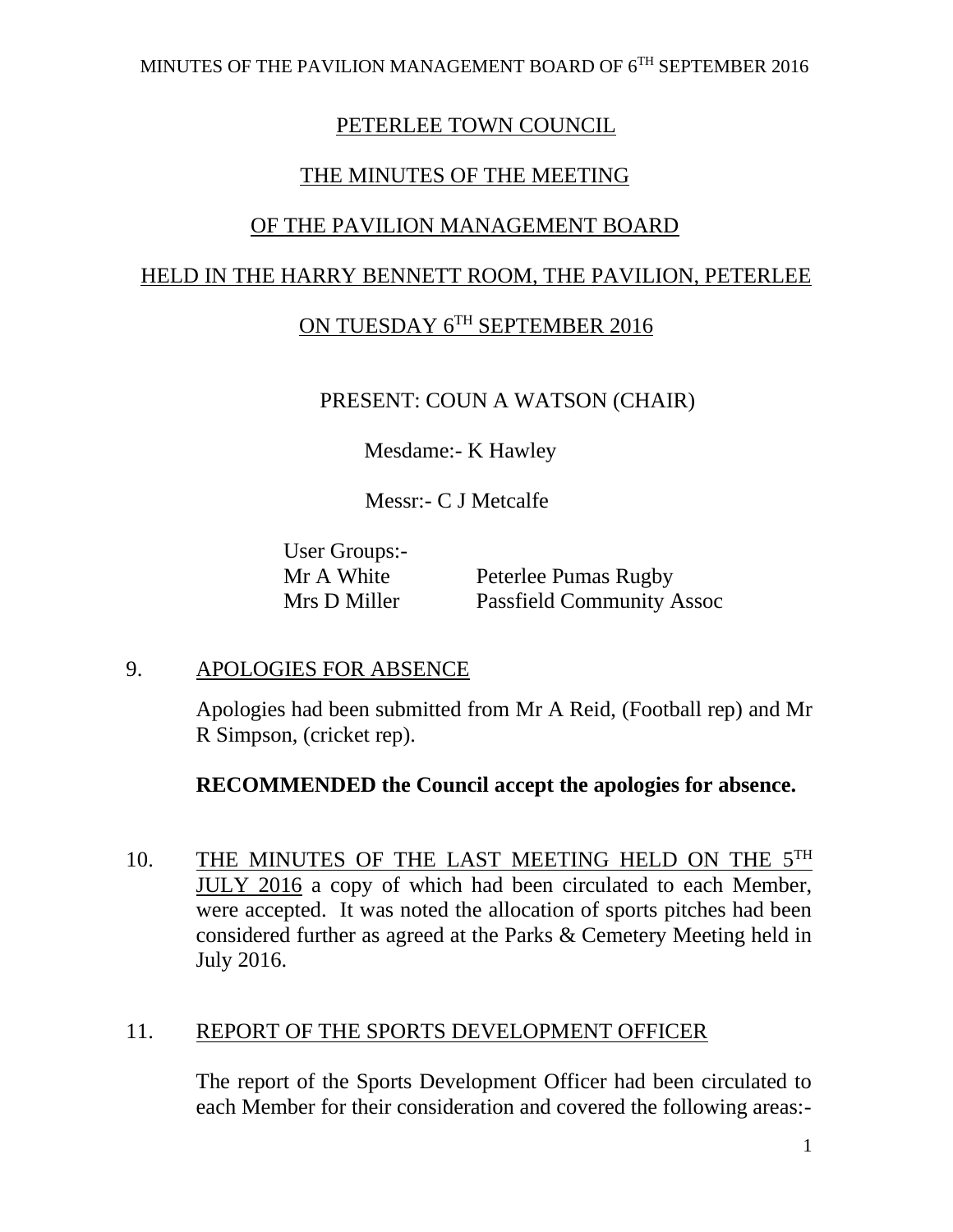# **1. ACTIVITIES**

Sports Development activities and attendances over the last three months were listed below. These activities were either delivered or organised by Sports Development.

|              | Taekwondo | Taekwondo | Little                 | Little            | Junior    | Ladies Run |
|--------------|-----------|-----------|------------------------|-------------------|-----------|------------|
| June         | Tue)      | (Thu)     | <b>Dribblers</b>       | <b>Dribblers</b>  | Athletics | Club       |
| 06/06/2016   | Cancelled |           |                        | 12                | 11        | 39         |
| 13/06/2016   | Cancelled | Cancelled |                        | 10                | 11        | 25         |
| 20/06/2016   |           |           | q                      | 10                | 13        | 44         |
| 27/06/2016   |           | Ω         |                        | 12                |           | 19         |
| <b>TOTAL</b> |           | 32        | 32                     | 44                | 35        | 127        |
|              |           |           | $T_1$ , and as $\cdot$ | $F = \frac{1}{2}$ |           |            |

|              |           |           | Tuesday          | Friday           |           |            |
|--------------|-----------|-----------|------------------|------------------|-----------|------------|
|              | Taekwondo | Taekwondo | Little           | Little           | Junior    | Ladies Run |
| July         | 'Tue)     | (Thu)     | <b>Dribblers</b> | <b>Dribblers</b> | Athletics | Club       |
| 04/07/2016   |           | 19        |                  | 14               |           | 38         |
| 11/07/2016   |           | 13        | 10               | 13               | 12        | 30         |
| 18/07/2016   |           | 12        | 6                | 10               | 13        | 0          |
| 25/07/2016   |           | 13        | 6                | 12               | 10        | 27         |
| <b>TOTAL</b> | 25        | 57        | 28               | 49               | 41        | 95         |

|              |           |           | Tuesday          | Friday           |                  |            |
|--------------|-----------|-----------|------------------|------------------|------------------|------------|
|              | Taekwondo | Taekwondo | Little           | Little           | Junior           | Ladies Run |
| August       | (Tue)     | (Thu)     | <b>Dribblers</b> | <b>Dribblers</b> | <b>Athletics</b> | Club       |
| 01/08/2016   |           | 9         |                  | 16               |                  | 32         |
| 08/08/2016   | 4         | 11        | 4                | Cancelled        | Cancelled        | 26         |
| 15/08/2016   |           | 11        |                  | Cancelled        | Cancelled        | 29         |
| 22/08/2016   | 6         | 9         |                  | Cancelled        | Cancelled        | 32         |
| 29/08/2016   |           |           |                  |                  |                  |            |
| <b>TOTAL</b> | 20        | 40        | 14               | 16               |                  | 119        |

# **1.2 PACES**

There were now 273 new members signed up to PACES from  $1<sup>st</sup>$  of May-to date, 265 members were within the target age range 18-74, 6 members were under the age of 18 and 2 members were over the age of 75. 43 of those members have been identified as at risk of CHD (chronic heart disease). 15 new members were at risk of type 2 diabetes, out of these, 28 members were at risk from both CVD and Type 2 diabetes. There were 27 family members sign up to PACES within this time period, and 160 new members signed up from the other group.114 of the new members have had a NHS health check.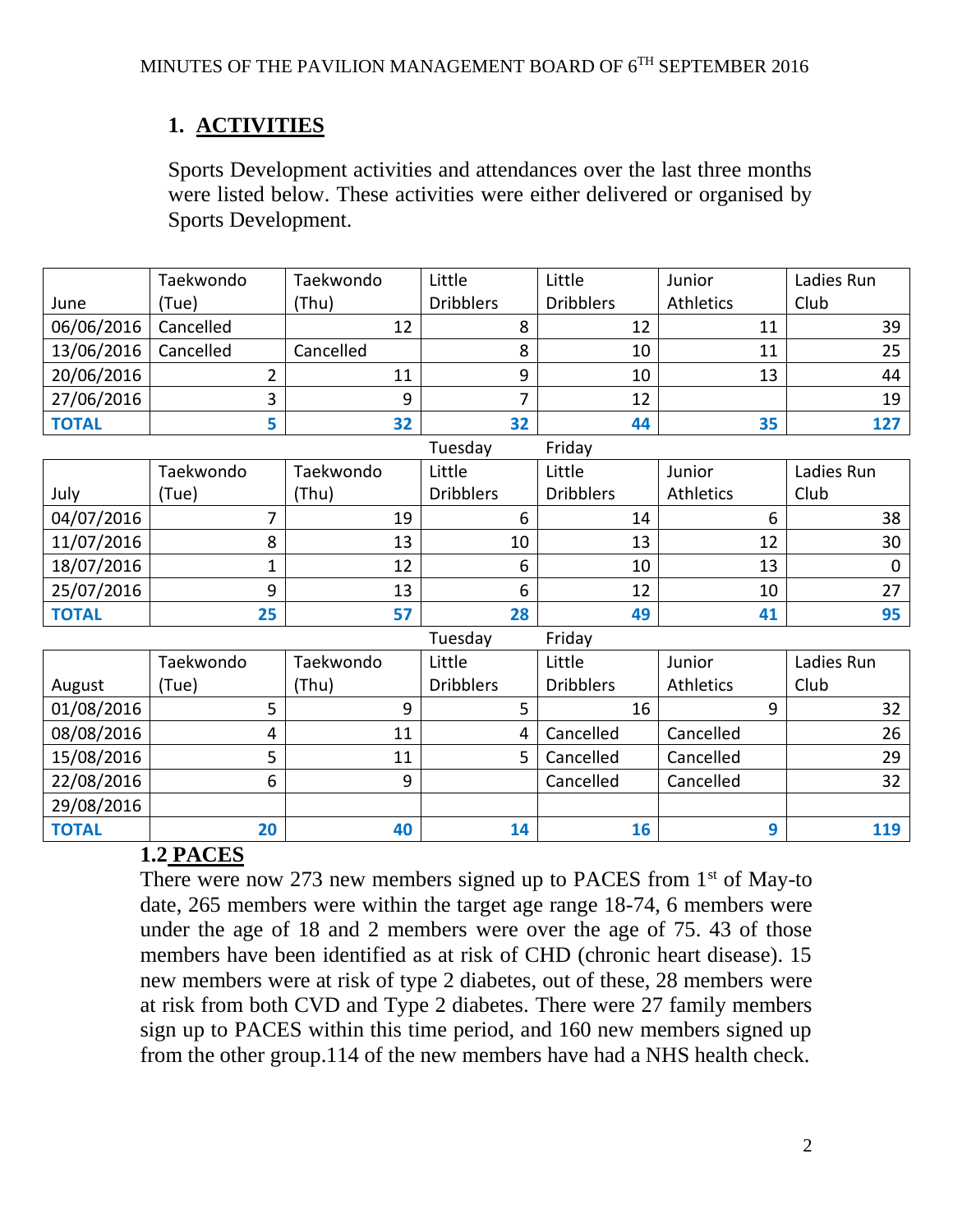165 of the new members heard about PACES from word of mouth, 18 from Health trainers, and 20 from posters, 18 from face book, 23 from leaflets, 3 GP and 26 from website.

The new members were from the following wards in Peterlee:

12 from Acre Rigg

20 from Dene House

- 15 from Eden Hill
- 20 from Howletch
- 74 from Passfield

132 from outside of Peterlee including Horden, Easington and Blackhall.

### **Future Partnership work**

The Activity Worker had recently attended a meeting at Easington Colliery Library. The Library would like the Officer to deliver a chair exercise session at the venue to help promote business at the Library, and also promote PACES activities at the Pavilion.

#### **Constituted Group**

PACES members had developed a Constituted Group. The name of the group is AIMS (Active Inclusive Motivational Steps). The roles Treasurer, Secretary, and Chair had been appointed, and the group were currently in the process of setting up a bank account. The group intend to apply for funding to create a wider variety of activities to complement PACES activities.

### **Promotion**

The Activity Worker would be promoting PACES activities during the Peterlee Show event. A special offer was in place to encourage more people to join PACES and take up regular physical activity with an offer of a month's free pass to people attending the Show to boost interest and attendance at classes.

### **1.3 Junior Athletics**

Numbers attending the Junior Athletics had increased over the last few months. Chris Elliot; Physical Activity Officer from Durham County Council approached Sports Development about the possibility of setting up a session at The Pavilion for Sporting Chance participants. This was not possible due to lack of hall availability, so it was agreed that Chris would sign-post participants to our Junior Athletics session. Sporting Chance provides physical activity opportunities for families with primary aged children who were overweight.

### **1.4 Little Dribblers (Football for 3-5 year olds)**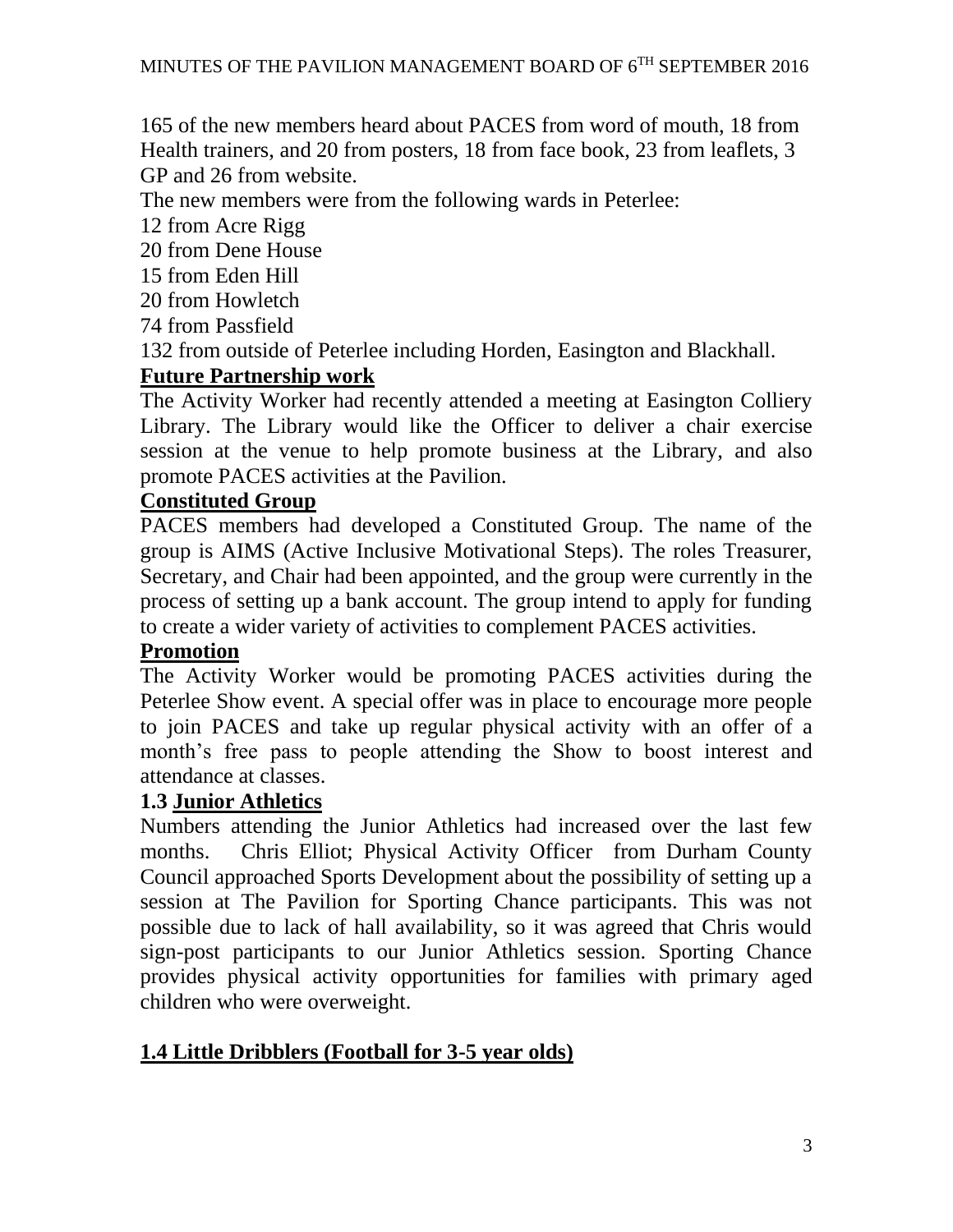Attendances have been consistent throughout June and July for all three sessions. August has been problematic due to the Coach being on holiday and the temporary Coach not being available due to work commitments.

PACES had started a new waiting list for these sessions and had 5 children awaiting places.

# **1.5 Taekwondo**

The club had a new Junior black belt, Evan Cutty travelled all the way to Glasgow with parents to participant in the Scottish black belt grading. This was Evan's second attempt at achieving black belt and he came away successful on this occasion. The club now has 5 black belts; 3 seniors and 2 juniors. The next kup grading was to take place in Darlington on Sunday 18<sup>th</sup> September 2016.

### **RECOMMENDED a letter of congratulation be sent to Evan on behalf of the Management Board.**

# **1.6 Ladies Running Club**

There were another 10 new members join the club over the last couple of months, and attendances had been stable over the Summer period.

Members of Peterlee Ladies running club had taken part in a number of events over the summer period including Gateshead 10k, Hartlepool colour run, and the Durham 10k event. Some of the members were now training for the Great North Run in September this year.

# **1.7 New Junior Running Session**

The new junior running session, which commenced on Monday 4<sup>th</sup> July was now open to males as well as females. The session was a closed group and was set up to accommodate the young females who had come through the ranks from Junior Athletics and into the junior section of the Peterlee Ladies running group. The session provided a progression pathway for juniors and focuses on improving running techniques, strength, speed and endurance. Participation in this session was by referral only, all enquiries to Sports development.

# **2.0 Peterlee Show**

Two football tournaments would be taking place on consecutive days at The Peterlee Show this year, under 8s on Saturday and under 9s on Sunday. The under8s tournament would take place on the MUGA only as they play 5 aside, and the under 9s will play on the MUGA length ways and would utilise a grass pitch on the outfield of the cricket pitch. There were 6 u8s teams and 13 u9s teams taking part. Trophies would be awarded to the runners up and winners of each tournament.

Sports Development would also oversee the fun run event, which was to take place on Sunday  $4<sup>th</sup>$  September at 11.00 a.m. The registration would open at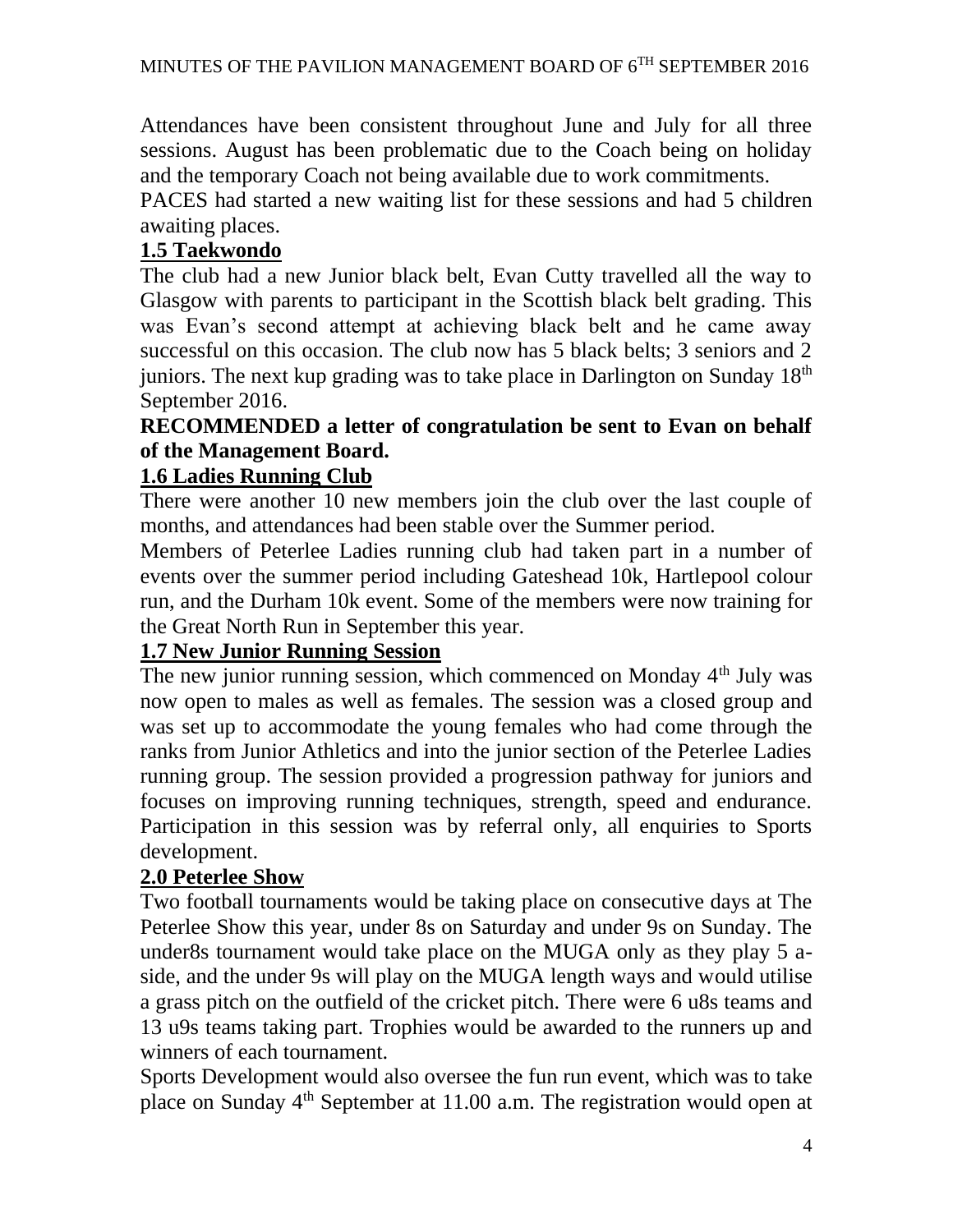10.30 a.m. Prizes would be awarded to the first Junior Male and female and first Adult male and female to complete the run.

### **3.0 Yoga Class**

The Wednesday evening Yoga class from Eden lane that was temporarily accommodated in The Pavilion bar until the beginning of August would be returning to The Pavilion Bar. This was due to the rooms at Horden and Peterlee Rugby club not being suitable for the activity.

Members were asked to consider that the bar becomes a 'community use' room Monday – Wednesday evening for the development of exercise classes and community activities. Details of the bar takings were offered along with background information to this suggestion. Members felt this should be considered in conjunction with the Business Plan at the Scrutiny Committee. Members discussed the image of the building being improved along with the bar and bistro area.

### **RECOMMENDED this suggestion that the bar be used for other purposes be considered further by the Scrutiny Committee at its next meeting.**

- 14. USER GROUPS REPORTS
	- (ii) Cricket

Mr Simpson had offered his apologies to the meeting however he had sent a progress report for the meeting.

### **RECOMMENDED the information given, be noted.**

(ii) Rugby

It was reported Mr Laverick had decided to "retire" from his role with the Pumas and a letter of thanks and appreciation had been sent on behalf of the Management Board. Mr White was in attendance at the meeting and he gave the Club's progress report. In discussions it was agreed the rugby posts would be taken down as soon as possible as the season had now closed. The advice obtained from Durham County Council regarding the use of the kitchen by nominated user groups was provided.

**RECOMMENDED the Pumas consider who may be their nominated person and prior to the next season arrangements be made with the advice obtained from Durham County Council for the use of the kitchen; the Facilities Manager, (Shotton Hall), supporting them with this piece of work.**